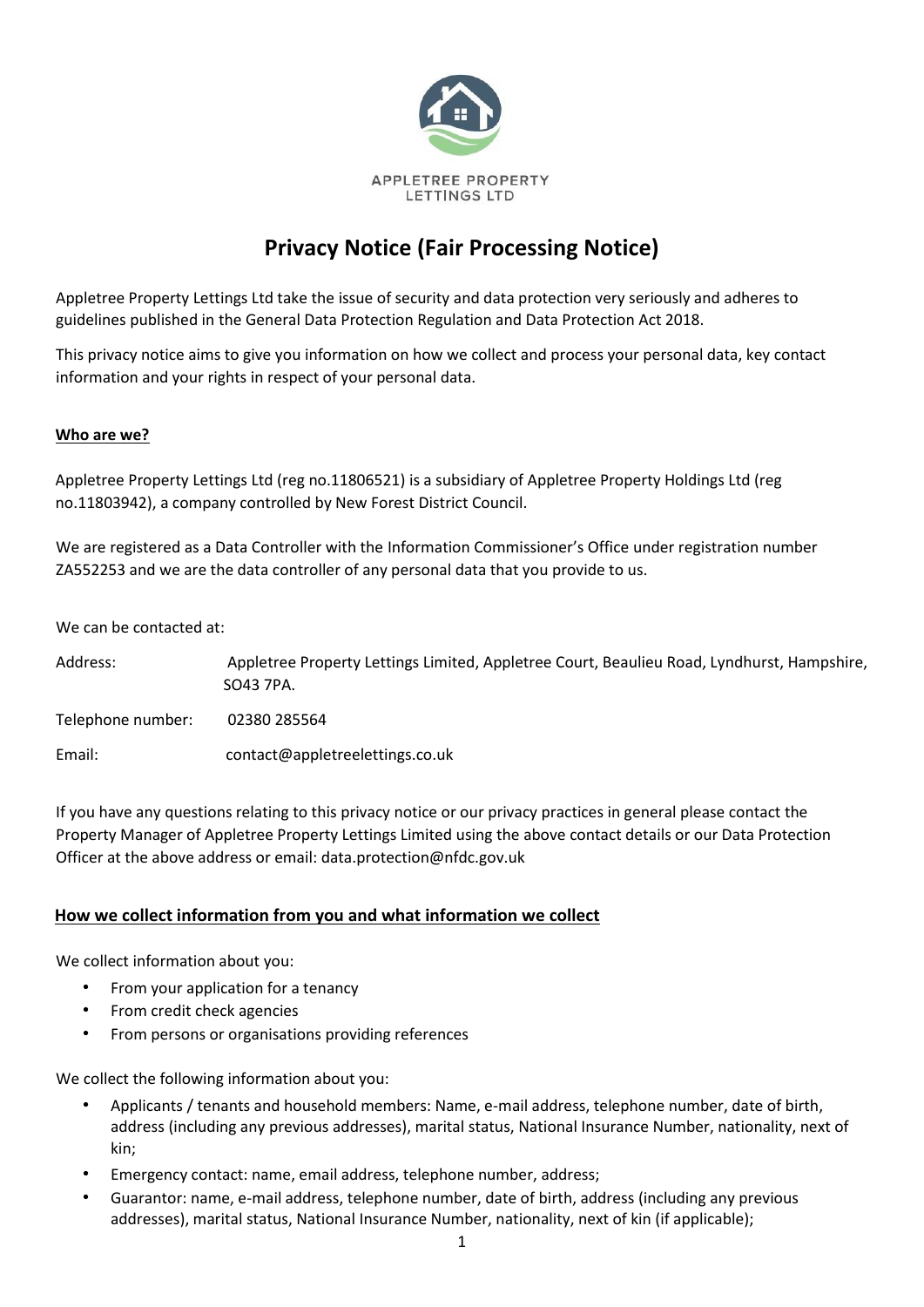- Property address; term, rent, deposit, utility and service responsibilities;
- The employment status of tenants and/or guarantors, address, contact details (including email, phone and fax numbers) of the employer/accountant, payroll numbers, length of employment, salary information (including any regular overtime or commission), and any other income received;
- Bank account details of the tenant, including account number and sort code, and any hire purchase/loan agreements/credit cards or store cards that you have;
- Any welfare benefits that you may be eligible for, or are currently on;
- Any criminal convictions.

## **Why we need this information about you and how it will be used**

We need your information to:

- Process and assess your application for a tenancy, to enter a tenancy with you and to administer your tenancy;
- Undertake and perform our obligations and duties to you in accordance with the terms of our contract with you;
- Check that the property is suitable for any medical requirements;
- Complete 'right to rent' checks, a legal obligation for landlords to asses if applicants are legally entitled to live in the UK;
- Complete financial checks to comply with money laundering legislation;
- Carry out due diligence on any prospective tenant and/or guarantor, including whether there is any money judgements against them, any history of bankruptcy or insolvency or any criminal convictions;
- Check past addresses to ensure that previous tenancies have been maintained satisfactorily;
- Enable us to supply you with the services and information which you have requested;
- Help you to manage your tenancy;
- Investigate any complaints you may make regarding your tenancy;
- Contact you or your next of kin in the event of an emergency;
- Analyse the information we collect so that we can administer, support, improve and develop our business and the services we offer;
- Contact you to send details of any changes to our suppliers which may affect you; and
- For all other purposes consistent with the proper performance of our operations and business.

## **Sharing of Your Information**

The information you provide to us will be treated as confidential and will only be processed by any third party acting on our behalf, within the UK.

We may disclose your information to third parties who act for us for the purposes set out in this notice or for purposes approved by you, including the following:

- To carry out due diligence on you as a prospective tenant/ guarantor, including but not limited to the carrying out of affordability checks, due diligence checks and the obtaining of references from relevant parties, whose data you have provided. This will include checks to determine any history of bankruptcy or insolvency;
- If repairs are required in the property you are living in, we will provide your name and contact details to contractors, so they can arrange access to the property.
- If you are unable to make payments under your tenancy, your information may be disclosed to any relevant party assisting in the recovery of this debt or the tracing of you as a tenant; and
- In the creation, renewal or termination of the tenancy, your information may be disclosed to the relevant local authority, tenancy deposit scheme administrator or service/utility provider.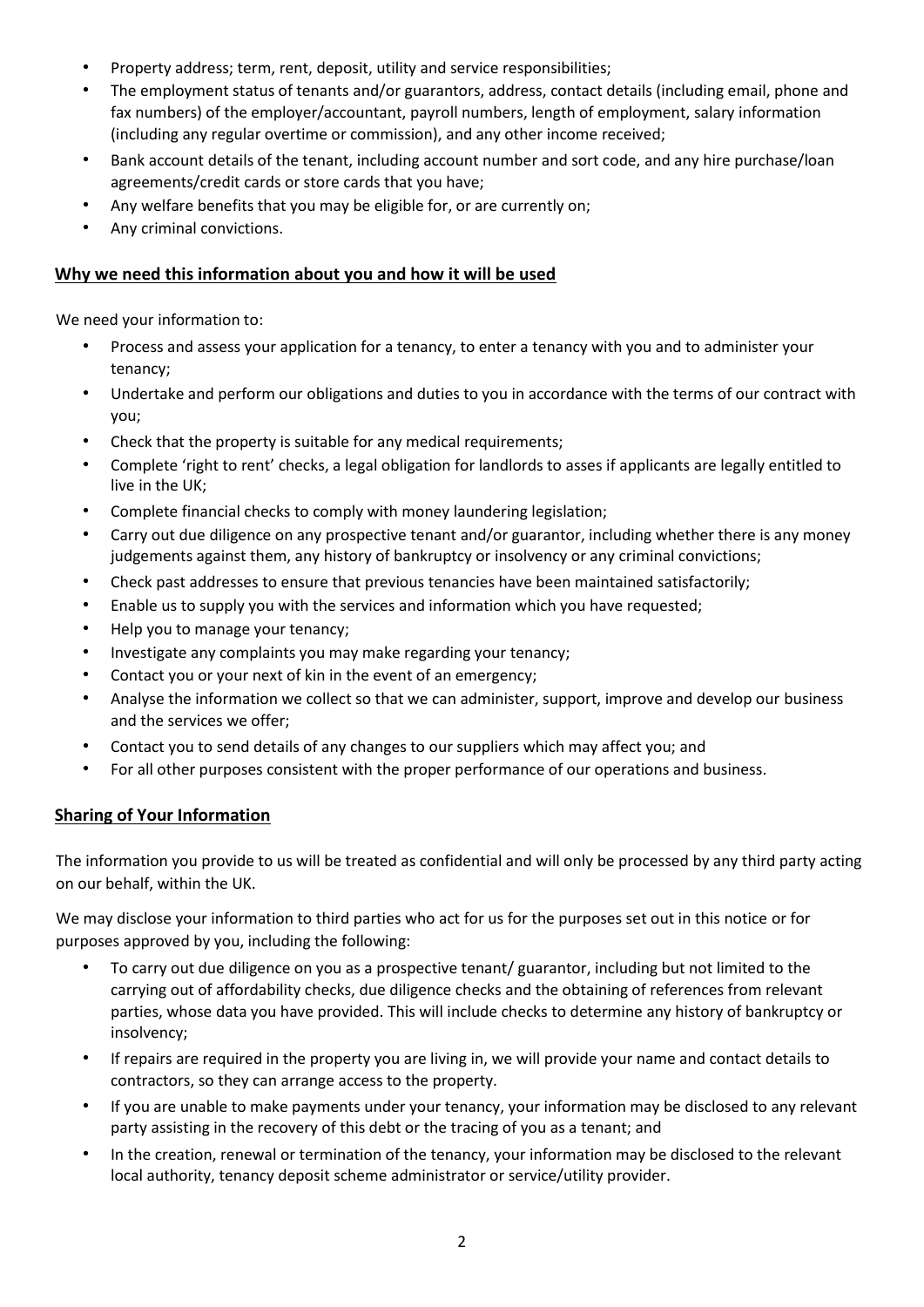Unless required to do so by law, we will not otherwise share, sell or distribute any of the information you provide to us without your consent.

## **Transfers outside the UK and Europe**

Your information will only be stored within the UK.

## **Security**

When you give us information, we take steps to make sure that your personal information is kept secure and safe. Appletree Property Lettings Limited use a password protected computer system, installed with Microsoft Office 365 cloud-based software and data storage. The servers for Microsoft Office 365 are all based within the UK. Any paper records containing data are kept in a locked cabinet, in a secure office environment.

## **How long we will keep your information**

We review our data retention periods regularly and will only hold your personal data for as long as is necessary for the relevant activity, or as required by law (we may be legally required to hold some types of information), or as set out in your tenancy agreement.

Appletree Property Lettings Ltd will retain and destruct records as per the following:

- If an applicant is not successful in applying for a tenancy, their data will be destroyed after 6 months (allowing a grace period in case of an appeal or complaint).
- If an applicant is successful in applying for a tenancy, data will be retained throughout the tenancy period and destroyed 12 months after the tenancy ends.

Disposal will be undertaken in a secure manner which is applicable to the nature of the record in all formats ensuring that all electronic backups of destroyed records are also destroyed.

Where litigation is contemplated or ongoing, any planned destruction of relevant records may be delayed until the litigation (including any appeal) is concluded.

## **What are the lawful basis for processing your personal data?**

Generally the lawful basis for processing your information is where: -

- you have given consent
- you have entered into a contract with us
- it is necessary to perform our statutory duties
- it is necessary to protect someone in an emergency
- it is required by law
- it is necessary for employment purposes
- it is necessary for the establishment, exercise, or defence of legal claims
- you have made your information publicly available
- it is to the benefit of society as a whole
- it is necessary to protect public health
- it is necessary for archiving, research, or statistical purposes
- it is in the public interest to do so
- there is a legitimate purpose
- it amounts to a substantial public interest
- it concerns social security law or employment law